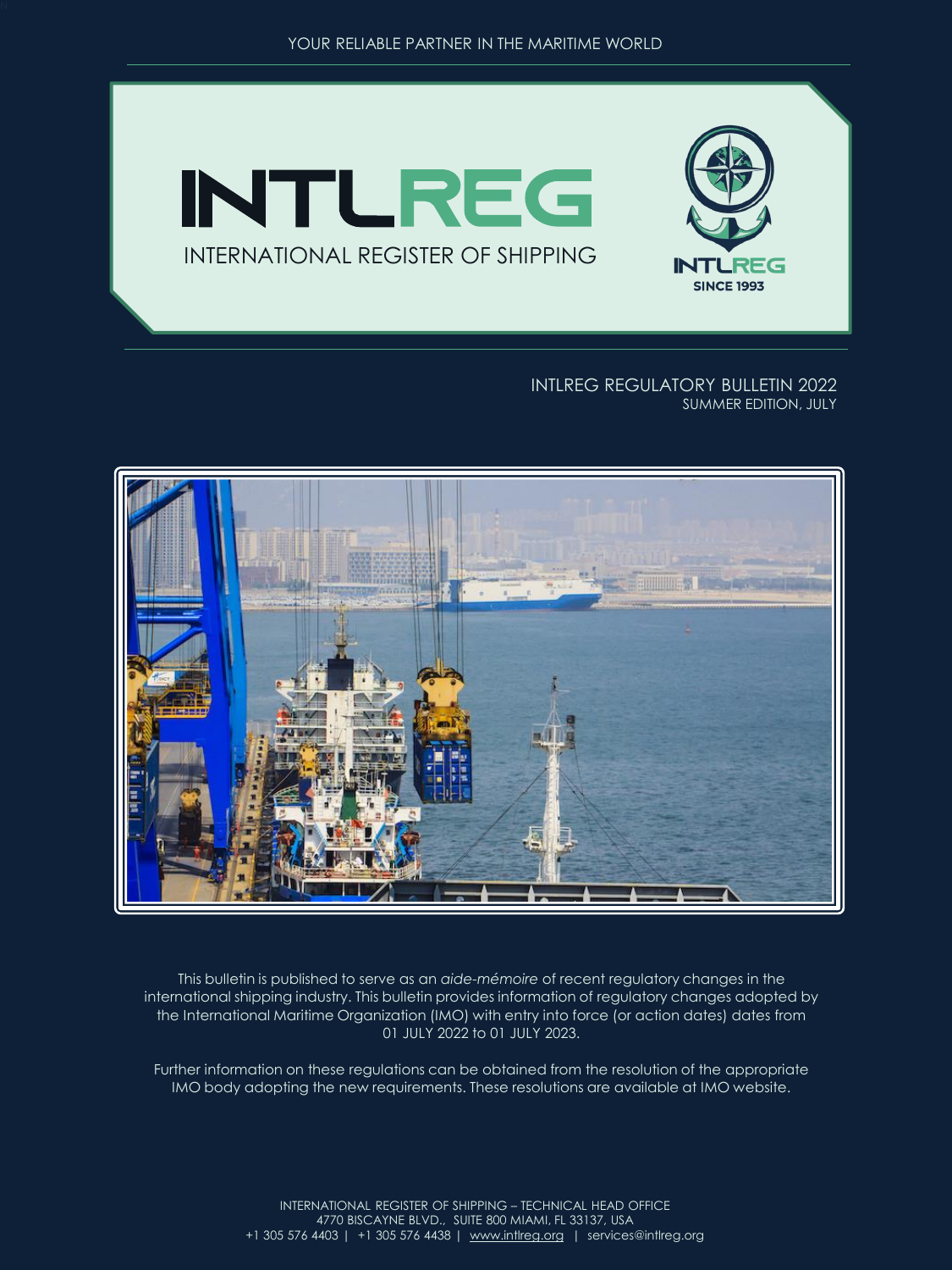

## **OBJECTIVE**

INTLREG ESTABLISHES AND ADMINISTERS RULES AND GUIDELINES FOR THE CLASSIFICATION OF SHIPS, AND OTHER FLOATING MARINE STRUCTURES COVERING THEIR DESIGN, CONSTRUCTION, AND OPERATIONAL MAINTENANCE FOR THE PURPOSE OF DETERMINING AND MAINTAINING THE STRUCTURAL AND MECHANICAL FITNESS FOR THEIR INTENDED PURPOSE.

INTLREG OBJECTIVE IS TO SAFEGUARD LIFE, PROPERTY, & ENVIRONMENT

# **VISION & MISSION**

OUR VISION IS TO BECOME A LEADING CLASSIFICATION SOCIETY WITH FULL RANGE OF SUPPORTING SERVICES.

OUR MISSION IS TO CONTINUOUSLY ENSURE SAFETY OF LIFE AND PROPERTY AT SEA, PREVENTION OF POLLUTION IN THE MARINE ENVIRONMENT THROUGH DEVELOPMENT AND VERIFICATION OF STANDARDS FOR DESIGN, CONSTRUCTION AND OPERATIONAL MAINTENANCE OF MARINE-RELATED FACILITIES.

## **QUALITY POLICY**

IT IS THE QUALITY POLICY OF INTLREG TO PROVIDE SERVICES THAT MEET OR EXCEED THE CUSTOMER EXPECTATIONS, ALL APPLICABLE REQUIREMENTS AND THE QUALITY WHICH IS CONTINUOUSLY PERFECTED THROUGH THE DOCUMENTED QUALITY MANAGEMENT SYSTEM OF THE ORGANIZATION AND ESTABLISHMENT OF MEASURABLE QUALITY OBJECTIVES.

WE PROMOTE CONTINUAL IMPROVEMENT OF OUR QUALITY MANAGEMENT PROCESS IN THE PURSUIT OF HIGH LEVELS OF SAFETY OF LIFE, PROPERTY AND PROTECTION OF THE MARITIME ENVIRONMENT.

THE QUALITY MANAGEMENT SYSTEM, SUPPORTED BY MANAGEMENT COMMITMENT ENSURE THE CONTINUAL DELIVERY OF:

- ➢ HIGH LEVELS OF TECHNICAL EXPERTISE AND COMPETENCE;
- ➢ INTEGRITY, IMPARTIALITY AND ETHICAL PRACTICES; AND
- ➢ EXCELLENCE OF SERVICES IN ALL OF OUR PRODUCT LINES

ALL OF THE EMPLOYEES OF THE ORGANIZATION SUPPORTED BY OUR INTERNAL QUALITY SYSTEM ARE ACCOUNTABLE FOR THE IMPLEMENTATION OF OUR QUALITY POLICY, AND SHALL BE COMMITTED AT ALL TIMES TO FULFIL THE NEEDS AND MEET THE REQUIREMENTS OF OUR CUSTOMERS, OUR SUPPLIERS, OUR EMPLOYEES AND INTERESTED PARTIES.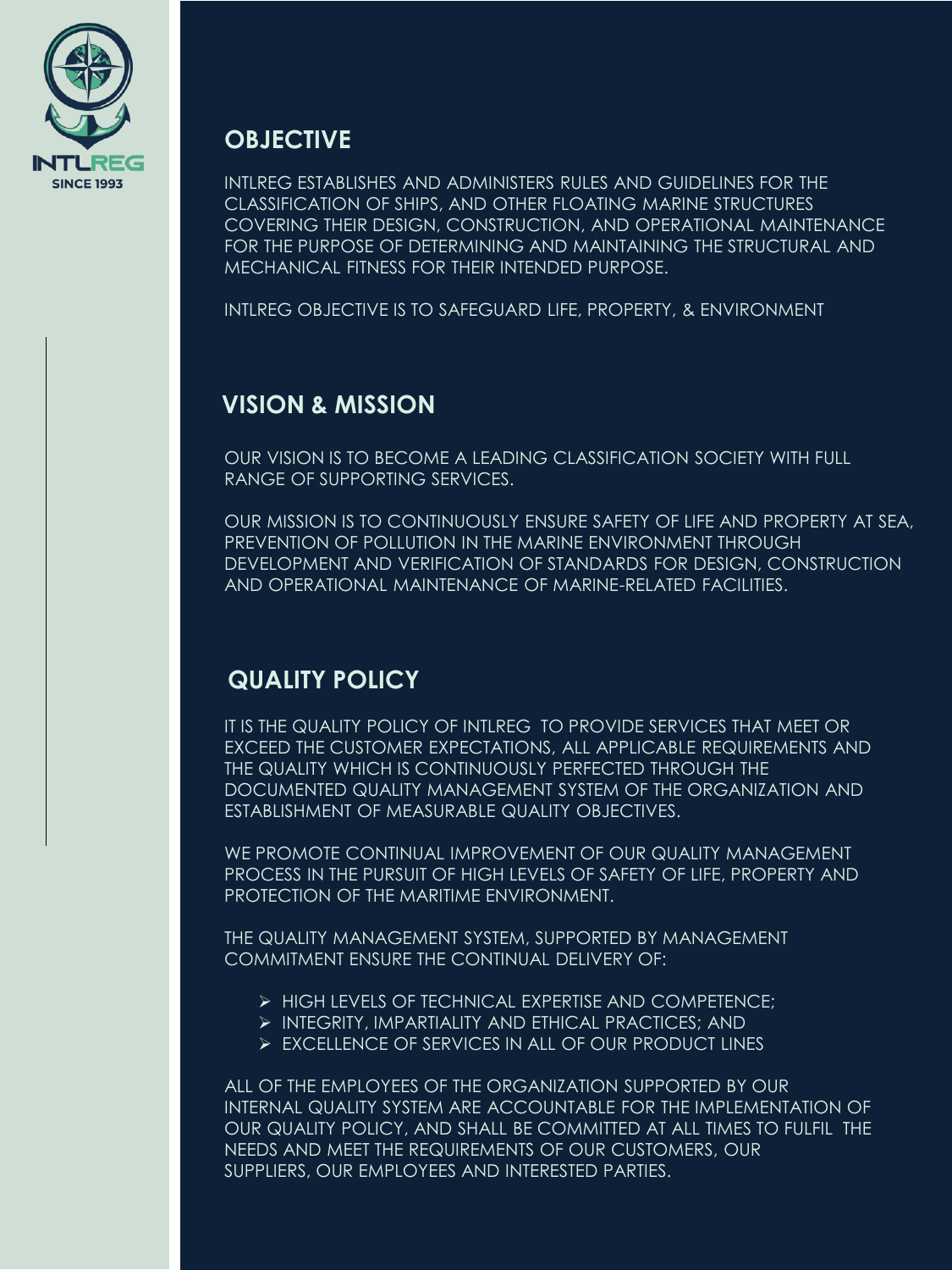

IMO has adopted amendments to the performance standards for following Shipborne Navigational and Radio Equipment;

**Emergency Position Indicating Radio Beacons (EPIRBS): Float-free** EPIRBs operating on 406 MHz, installed on or after 01st July 2022, must conform to revised performance standards and type-approval standards not inferior to those specified in the annex to the resolution MSC. 471 (101).

**Voyage Data Recorders (VDRs)** installed on or after 01st July 2022, must conform to revised performance standards not inferior to those specified in the annex to resolution MSC.333 (90), as amended by resolution MSC. 494 (104).

**Simplified Voyage Data Recorders (S-VDR)** installed on or after 01st July 2022, must conform to performance standards not inferior to those specified in the annex to resolution MSC.163 (78), as amended by resolutions MSC.214 (81) and MSC. 493 (104).

# **IMPLICATIONS**

| To Ship Owners /<br>Ship Managers         | Ship owners/ managers and masters are<br>advised to take note of above and conform.<br>in consultation with the manufacturer, that<br>above mentioned shipborne navigational and<br>radio equipment installed onboard on or after<br>01st July 2022 meets the amended<br>performance standards mentioned in the<br>above resolutions. |
|-------------------------------------------|---------------------------------------------------------------------------------------------------------------------------------------------------------------------------------------------------------------------------------------------------------------------------------------------------------------------------------------|
| To Flags & RO                             | Flags / R.O. to be guided by the performance<br>standards and proceed with surveys<br>accordingly.                                                                                                                                                                                                                                    |
| To Shipbuilders /<br><b>Manufacturers</b> | N/A                                                                                                                                                                                                                                                                                                                                   |

## **Convention / Regulation**

Revised Performance standards of VDR, S-VDR and EPIRB

## **Application**

All vessels to which SOLAS Chapter V, Regulation 20 applies

## **Entry into Force / Applicable From**

01 July 2022

### **Reference**

MSC.471(101), MSC.493(104), MSC.494(104)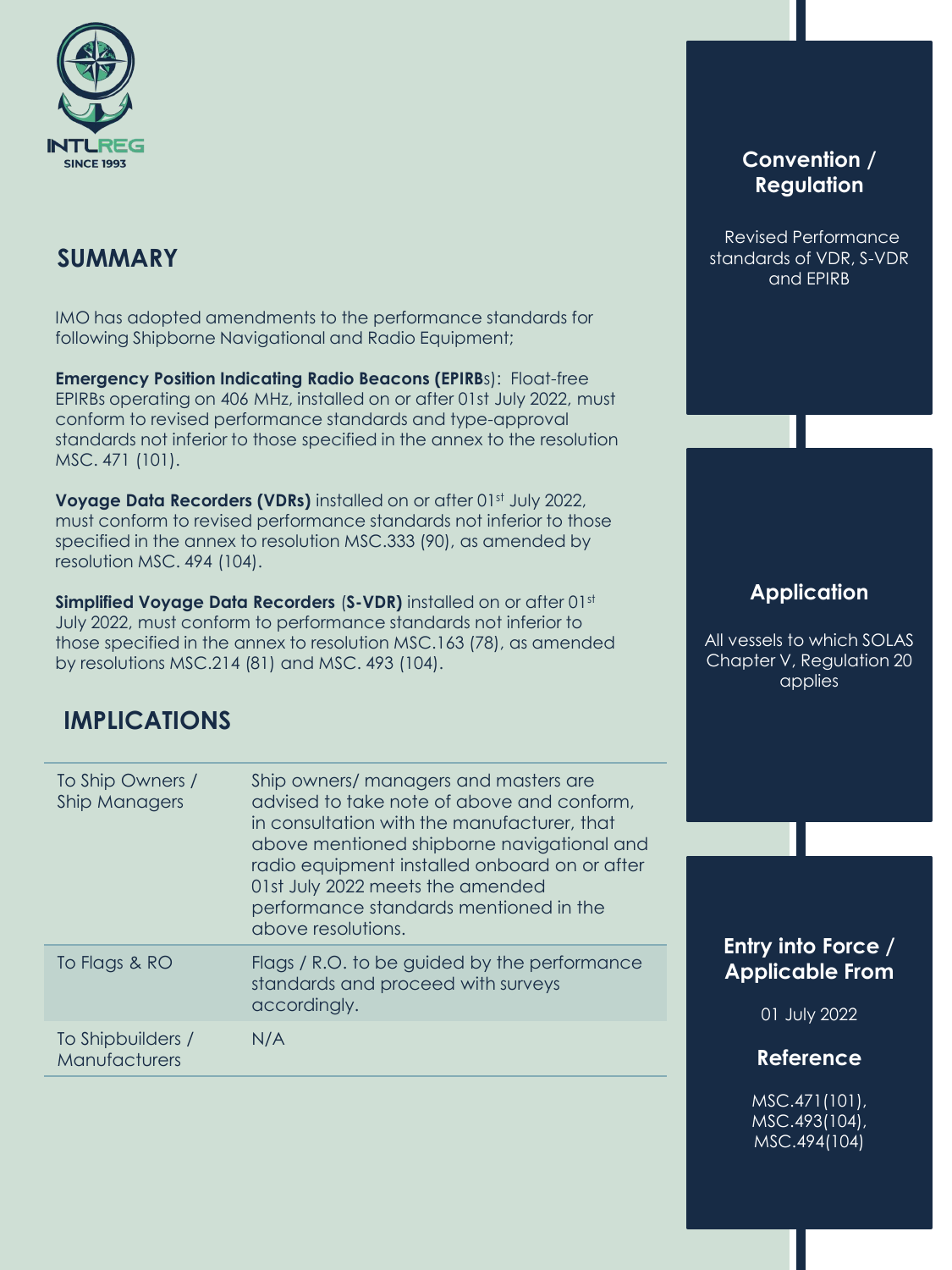

The Marine Environment Protection Committee (MEPC), at its 76th session, adopted amendments to MARPOL Annexes I, IV and VI concerning the exemption of unmanned non-self-propelled (UNSP) barges from certain survey and certification requirements by Resolutions MEPC.330(76) and MEPC.328(76) respectively. MEPC has also approved the "Guidelines for exemption of UNSP barges from certain survey and certification requirements under the MARPOL Convention" by issuing a Circular MEPC.1/Circ.892. The exemptions under MARPOL Annex I are based on the barges not carrying oil or fitted with any oil tanks or machinery that generates oil residues, and for Annex IV, for the barge not being used for holding sewage or having any arrangement that could produce sewage (Resolution MEPC.330(76)) and excluding unmanned non-self-propelled (UNSP) barges from survey and certification requirements for an International Air Pollution Prevention (IAPP) certificate as per Annex VI (Resolution MEPC.328(76)). These exemption certificates will be issued with a validity of five (5) years after a confirmatory survey.

## **IMPLICATIONS**

| To Ship Owners /<br><b>Ship Managers</b> | Ship-owners/operators, managers,<br>and<br>masters are advised to familiarise with the<br>adopted amendments to MARPOL Annexes I,<br>IV and VI, and provisions of the new<br>Guidelines, when applying for exemption(s)<br>for UNSP barges.                                                                                                                                                                                                                                                                                                                                                                                                                                                                                                                                                                        |
|------------------------------------------|--------------------------------------------------------------------------------------------------------------------------------------------------------------------------------------------------------------------------------------------------------------------------------------------------------------------------------------------------------------------------------------------------------------------------------------------------------------------------------------------------------------------------------------------------------------------------------------------------------------------------------------------------------------------------------------------------------------------------------------------------------------------------------------------------------------------|
| To Flags & RO                            | Review the General Arrangement Plan,<br>Capacity Plan and other relevant information<br>to confirm that the applicable conditions<br>referred to in Regulation 3.7 of MARPOL<br>Annex I, Regulation 3.2 of MARPOL Annex IV,<br>or Regulation 3.4 of MARPOL Annex VI, as<br>appropriate, are met. Survey the UNSP barge<br>to confirm if the actual arrangements on<br>board comply with the exemption conditions,<br>as appropriate. Shall issue the Exemption<br>Certificate(s) for UNSP barges upon the<br>satisfactory review of the exemption<br>conditions and in accordance with<br>Regulations 3.7 and 9.2 of MARPOL Annex I,<br>Regulations 3.2 and 7.2 of MARPOL Annex IV,<br>Regulations 3.4 and 3.4 of MARPOL Annex VI,<br>using the forms set out in the Appendices of<br>MARPOL Annexes I, IV and VI. |
| To Shipbuilders /<br>Manufacturers       | NA.                                                                                                                                                                                                                                                                                                                                                                                                                                                                                                                                                                                                                                                                                                                                                                                                                |

## **Convention / Regulation**

Exemption of Unmanned Non-Self-Propelled (UNSP) barges from certain Survey and Certification requirements under the MARPOL Convention

## **Application**

All Barges to which MARPOL Annexes I, IV and VI apply

## **Entry into Force / Applicable From**

1 November 2022

## **Reference**

IMO Resolutions MEPC. 330(76) and MEPC. 328(76)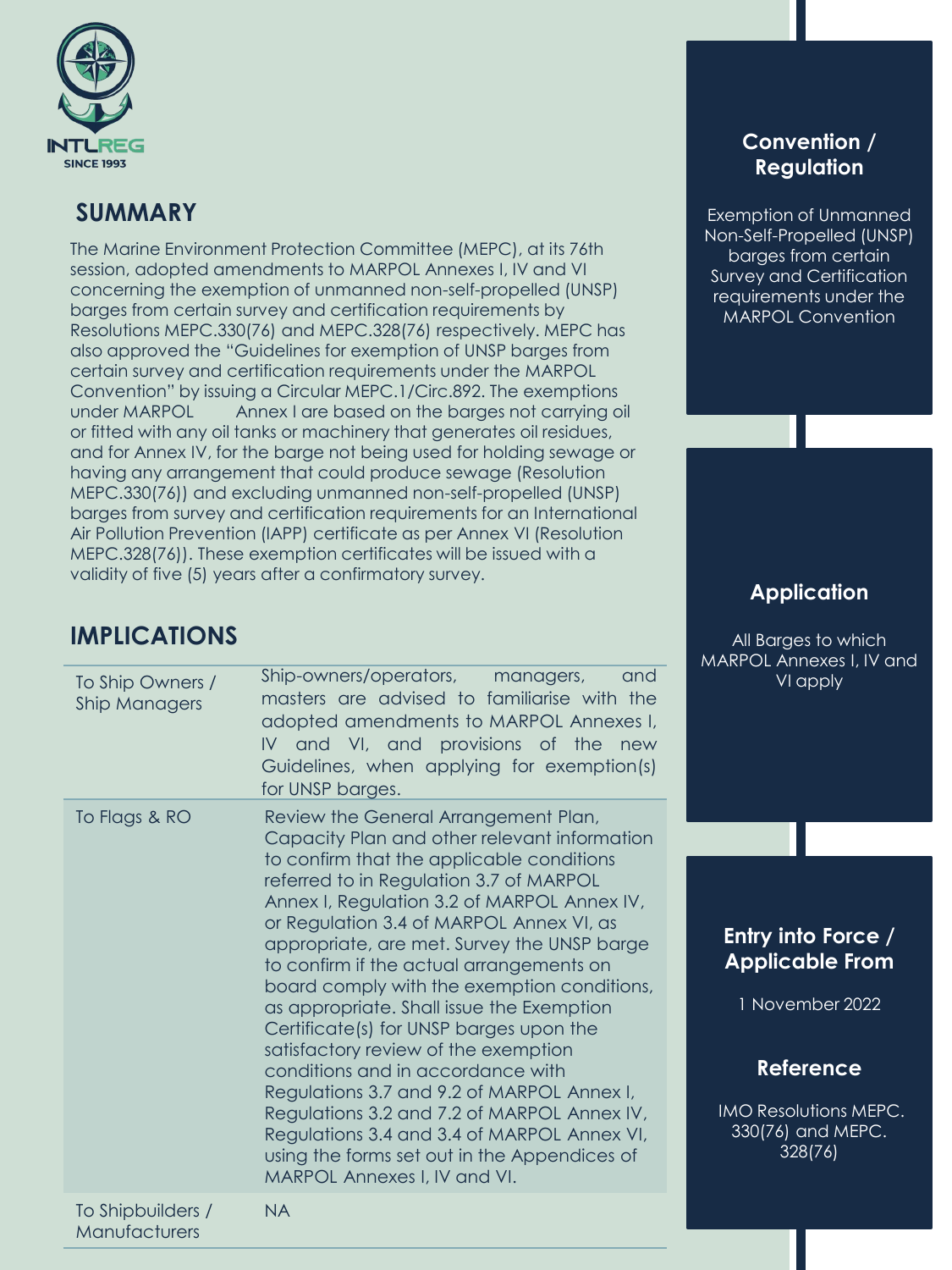

In June of 2021, the IMO Marine Environmental Protection Committee (MEPC) held its 76th meeting. During this meeting the committee adopted resolution MEPC.328(76) containing amendments to MARPOL Annex VI concerning mandatory goal-based technical and operational measures to reduce carbon intensity of international shipping.

One of these measures includes the Energy Efficiency Index for Existing Vessels (EEXI), which will be applied retroactively to vessels above 400 GT falling under MARPOL Annex VI.

Required Energy Efficiency Existing Ship Index (EEXI) shall be calculated in accordance with Chapter 4 Reg.25 of MEPC.328(76) based on ship type and deadweight.

Attained Energy Efficiency Existing Ship Index (EEXI) shall be specific to each ship and should be calculated in accordance with MEPC.333(76).

Attained EEXI calculation shall be accompanied by the EEXI technical file prepared in accordance with MEPC.334(76), which contains the information necessary for the calculation of the attained EEXI and which shows the process of the calculation.

For compliance with EEXI requirements, Attained EEXI should always be less than or equal to Required EEXI.

If the attained EEXI value cannot satisfy the required EEXI, the ship should implement any countermeasures, such as shaft/engine power limitation etc.

## **IMPLICATIONS**

| To Ship Owners /<br><b>Ship Managers</b> | In case attained EEXI value cannot satisfy the<br>required EEXI, improvement measures shall be<br>considered. These measures may include installation<br>of energy efficiency technologies or limitation of<br>shaft/engine power etc.                                                                                                                                                                                                                                                                         | Entry into Force /                                                                                       |
|------------------------------------------|----------------------------------------------------------------------------------------------------------------------------------------------------------------------------------------------------------------------------------------------------------------------------------------------------------------------------------------------------------------------------------------------------------------------------------------------------------------------------------------------------------------|----------------------------------------------------------------------------------------------------------|
| To Flags & RO                            | The EEXI is to be verified and a new Energy Efficiency<br>Certificate (IEEC) to be issued no later than the first<br>annual, intermediate or renewal of the International<br>Air Pollution Prevention (IAPP) survey, whichever<br>comes first after 1st January 2023 for ships delivered<br>before 1st January 2023, or at the initial survey of IEE<br>certificate for ships delivered on or after 1 January<br>2023. The values of attained and required EEXI shall<br>be indicated in the IEEC certificate. | <b>Applicable From</b><br>01 November 2022<br><b>Reference</b><br><b>IMO Resolution MEPC.328</b><br>(76) |
| To Shipbuilders/<br>Manufacturers        | N/A                                                                                                                                                                                                                                                                                                                                                                                                                                                                                                            |                                                                                                          |

### **Convention / Regulation**

Amendments to MARPOL Annex VI - Energy Efficiency Existing Ship Index (EEXI)

## **Application**

All new and existing ships to which MARPOL Annex VI apply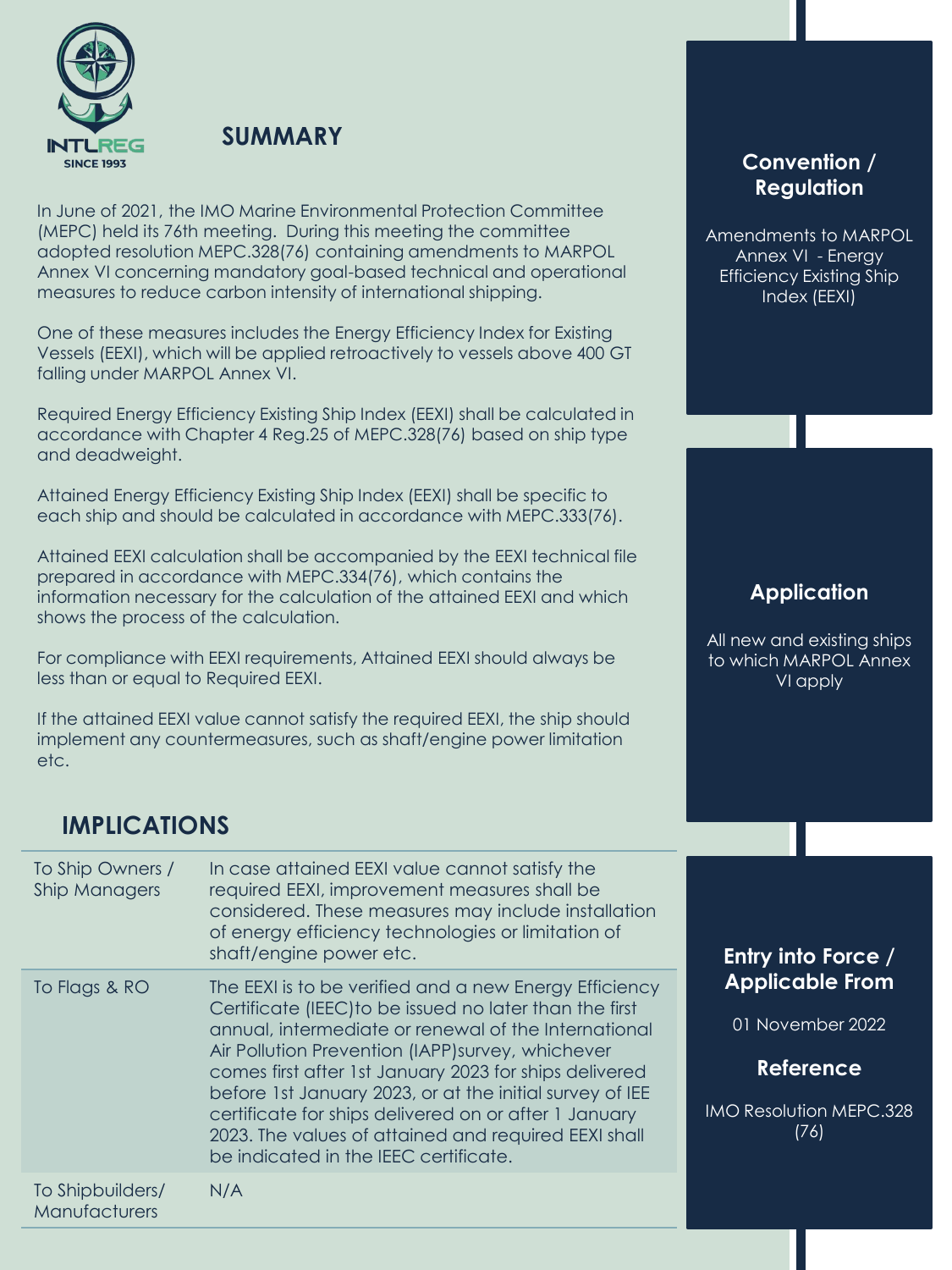

In June of 2021, the IMO Marine Environmental Protection Committee (MEPC) held its 76th meeting. During this meeting the committee adopted resolution MEPC.328(76) containing amendments to MARPOL Annex VI concerning mandatory goal-based technical and operational measures to reduce carbon intensity of international shipping.

One of these measures includes Carbon Intensity Indicator (CII), which is the operational measure adopted by MEPC, the technical approach being EEXI. The Carbon Intensity Indicator (CII) is a measure of how efficiently a ship transports goods or passengers and is given in grams of CO2 emitted per cargo-carrying capacity and nautical mile. The yearly CII is calculated based on reported IMO DCS data.

At the end of each calendar year beginning from 2023, each applicable ship of 5,000 gross tonnage and above shall calculate the attained annual operational CII over a 12-month period from 1 January to 31 December for the preceding calendar year, using the data collected in accordance with IMO DCS.

Within three months after the end of each calendar year, the ship shall report to its Administration, or any organization duly authorized by it, the attained annual operational CII via electronic communication and using a standardized format to be developed by the Organization.

The attained annual operational CII shall be documented and verified against the required annual operational CII to determine operational carbon intensity rating A, B, C, D or E.

Ships rated as D for three consecutive years or rated as E shall develop corrective actions to improve the CII.

## **IMPLICATIONS**

| To Ship Owners /<br><b>Ship Managers</b> | Ship Owners / Managers should ensure that on<br>or before 1 January 2023 the SEEMP should<br>contain description of the methodology to<br>calculate attained CII, required annual<br>operational CII, implementation plan for<br>achieving annual operational CII and a<br>procedure for self-evaluation and improvement.<br>For a ship rated as D for three consecutive years<br>or rated as E for operational carbon intensity<br>rating, a plan of corrective actions to achieve<br>the required annual operational CII shall be<br>included in SEEMP in accordance with<br>MEPC.328(76) |
|------------------------------------------|---------------------------------------------------------------------------------------------------------------------------------------------------------------------------------------------------------------------------------------------------------------------------------------------------------------------------------------------------------------------------------------------------------------------------------------------------------------------------------------------------------------------------------------------------------------------------------------------|
| To Flags & RO                            | Administration or R.O. shall issue a Statement of<br>Compliance related to fuel oil consumption<br>reporting and operational carbon intensity<br>rating to the ship no later than five months from<br>the beginning of the calendar year, after<br>determining operational carbon intensity rating<br>of the ship, in accordance with MEPC.328(76)<br>Chapter 2 Regulation 6/6.4.                                                                                                                                                                                                           |
| To Shipbuilders /<br>Manufacturers       | N.A.                                                                                                                                                                                                                                                                                                                                                                                                                                                                                                                                                                                        |

## **Convention / Regulation**

Amendments to MARPOL Annex VI - Carbon Intensity Indicator (CII)

## **Application**

All bulk carriers, gas carriers, tankers, container ships, general cargo ships, refrigerated cargo carriers, combination carriers, LNG carriers, vehicle carriers, Ro-Ro cargo vessels, Ro-Ro passenger vessels and cruise ships above 5000 GT

## **Entry into Force / Applicable From**

1 November 2022

## **Reference**

IMO Resolution MEPC.328 (76)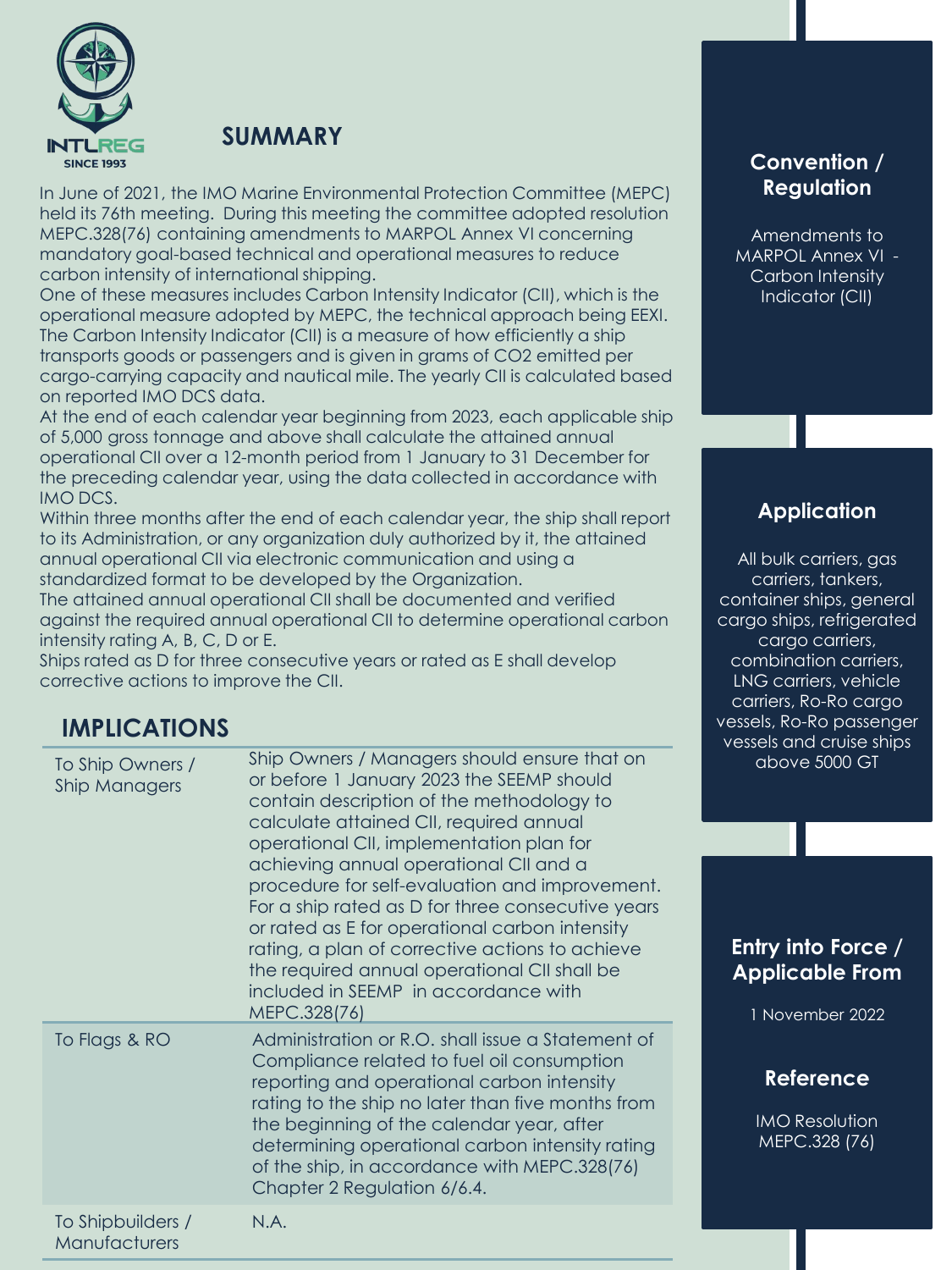

New regulation 43A (Special requirements for the use and carriage of oils as fuel in Arctic waters) to MARPOL Annex 1, specifies applicability and entry into force for the HFO ban. This new regulation specifies, with the exception of ships engaged in securing the safety of ships or in search and rescue operations, and ships dedicated to oil spill preparedness and response, the use and carriage of oils identified in paragraph 1.2 of regulation 43 as fuel by ships shall be prohibited in Arctic waters on and after 1 July 2024.

However, for ships with oil fuel tanks which comply with regulation 12A of MARPOL Annex 1 or regulation 1.2.1 of Chapter 1, Part II-A of the Polar Code, the prohibition becomes effective on and after 1 July 2029.

The carriage of heavy fuel oil as cargo will not be subject to the prohibition.

### **Convention / Regulation**

Amendments to MARPOL Annex I - Prohibition on the use and carriage for use as fuel of heavy fuel oil by ships in Arctic waters

## **Application**

All new and existing ships to which MARPOL Annex I apply; except ships engaged in securing the safety of ships or in search and rescue operations, and ships dedicated to oil spill preparedness and response.

# **IMPLICATIONS**

| To Ship Owners / Ship<br>Managers  | Ship owners/managers should ensure that HFO is<br>not as fuel on board ships trading / intending to<br>trade in Arctic waters on or after 01 July 2024.<br>However, Arctic coastal countries may waive the<br>requirements of this new regulation until 1 July 2029<br>for vessels flying their respective flags and operating<br>in their respective waters. | <b>Entry</b> i        |
|------------------------------------|---------------------------------------------------------------------------------------------------------------------------------------------------------------------------------------------------------------------------------------------------------------------------------------------------------------------------------------------------------------|-----------------------|
| To Flags & RO                      | Flags / ROs shall be guided by the relevant<br>provisions of MEPC.329(76) and conduct surveys<br>and certification accordingly.                                                                                                                                                                                                                               | <b>Appli</b><br>1 Nov |
| To Shipbuilders /<br>Manufacturers | N/A                                                                                                                                                                                                                                                                                                                                                           | Re                    |

Resolution MEPC.329(76)

**Reference**

**Entry into Force / Applicable From**

ember 2022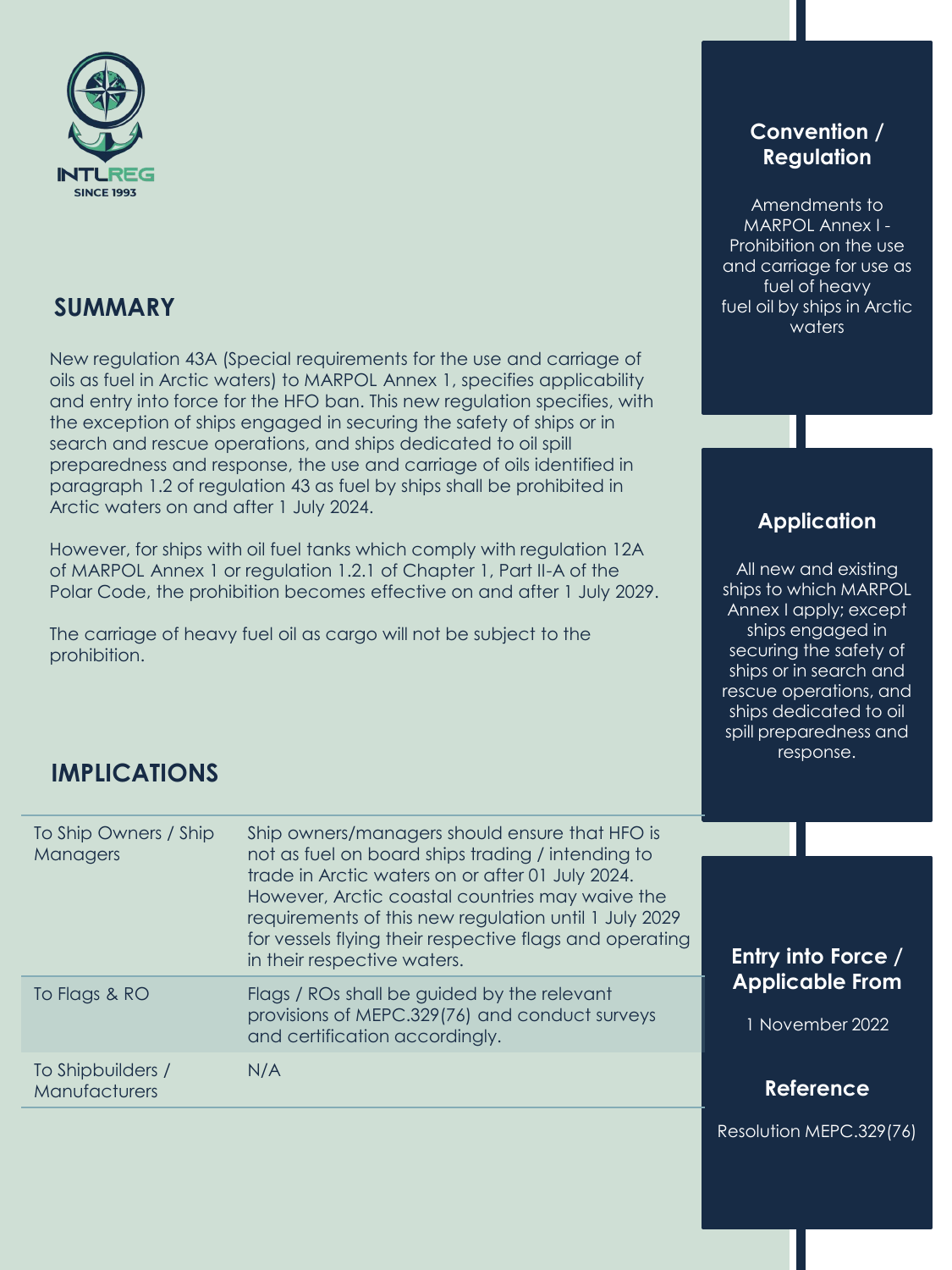

Before being amended by MSC.483(103), thickness measurement of the following areas were to be taken at the first renewal survey of double-hull oil tankers: -

One section of deck plating for the full beam of the ship within the cargo area Measurements, for general assessment and recording of corrosion pattern, of those structural members subject to close-up survey according to annex 1; and Suspect areas

Amendments to the ESP Code to the effect that only "suspect areas" of double-hull oil tankers are subject to thickness measurements during the first renewal survey, were adopted by MSC.483(103).

Extensive data collected during first renewal survey of oil tankers was presented to the IMO for consideration by the industry. Deliberations over the analysis of this data resulted in a consensus that the normal range of reported wastage was minimal and, as such, amending the first renewal survey requirements to include only "suspect areas" was proposed.

## **IMPLICATIONS**

| To Ship Owners /<br>Ship Managers  | During the first renewal survey of double hull oil<br>tankers, only suspect areas shall be considered<br>for thickness measurement. An advantage to<br>ship owners is the reduction in turn around time. |
|------------------------------------|----------------------------------------------------------------------------------------------------------------------------------------------------------------------------------------------------------|
| To Flags & RO                      | Flag / RO undertaking inspections during first<br>renewal survey of double hull oil tankers should<br>ensure that thickness measurements are taken<br>only of suspect areas.                             |
| To Shipbuilders /<br>Manufacturers | N/A                                                                                                                                                                                                      |

### **Convention / Regulation**

Amendments to the 2011 ESP Code, 2011, as amended by resolution MSC.461(101)

### **Application**

New and existing double hull oil tankers

## **Entry into Force / Applicable From**

1 January 2023

### **Reference**

MSC.483(103)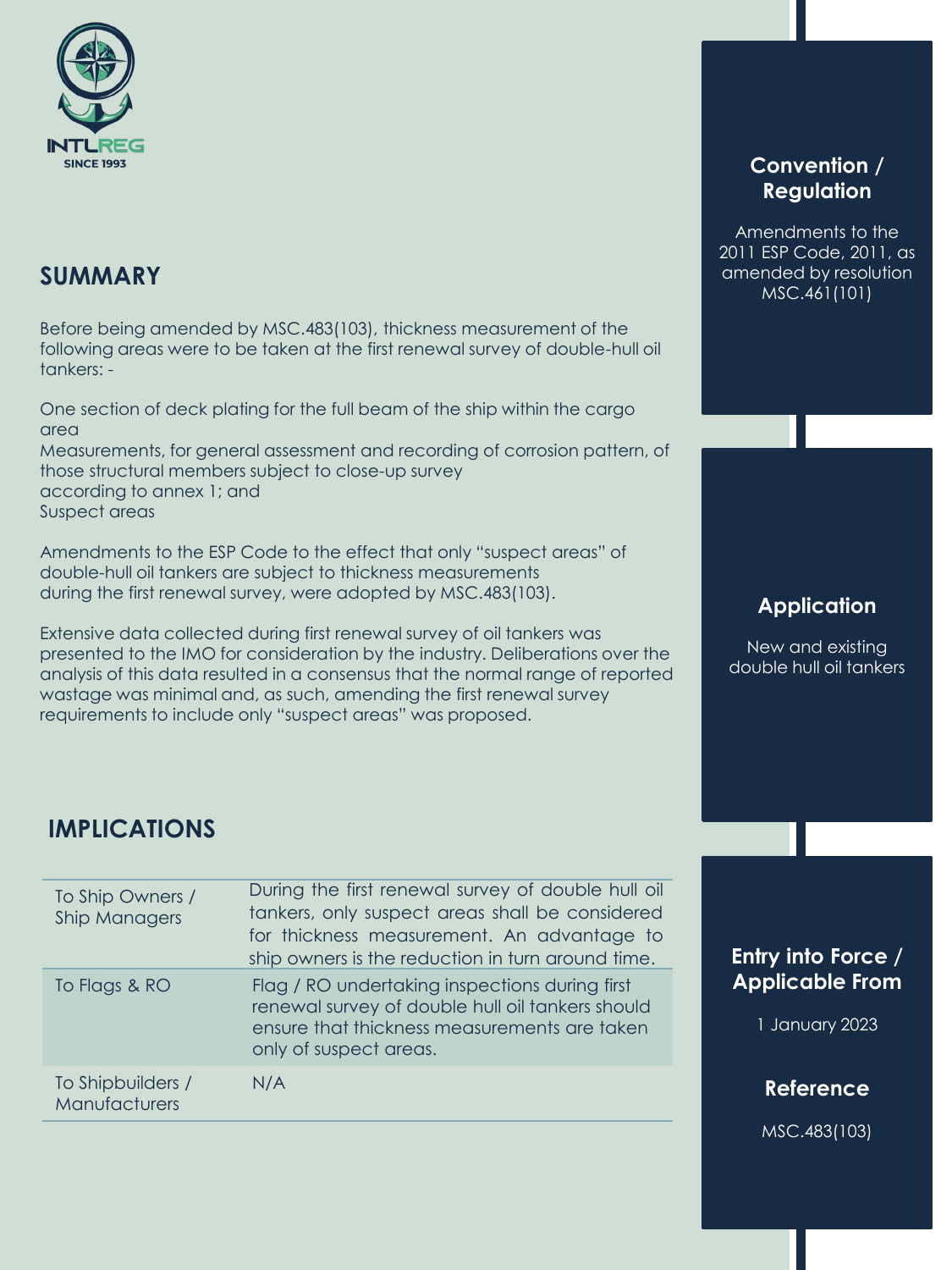

Ships shall not apply or re-apply anti-fouling systems containing Cybutryne (CAS No. 28159-98-0) from 01-January-2023 onwards. Ships bearing an anti-fouling system that contains cybutryne in the external coating layer of their hulls or external parts or surfaces on 1 January 2023 shall either remove the anti-fouling system or apply a coating that forms a barrier to this substance leaching from the underlying non-compliant anti-fouling system at the next scheduled renewal of the anti-fouling system after 1 January 2023, but no later than 60 months following the last application to the ship of an antifouling system containing cybutryne.

The following ships are exempted: -

Fixed and floating platforms, FSUs, and FPSOs that have been constructed prior to 1 January 2023 and that have not been in drydock on or after 1 January 2023;

Ships not engaged in international voyages; and Ships of less than 400GT engaged in international voyages, if accepted by the coastal State(s).

## **IMPLICATIONS**

| To Ship Owners / Ship<br><b>Managers</b> | Ship-owners, Operators & Masters should ensure that anti-<br>fouling systems containing cybutryne are not applied on<br>their ships from 01-January-2023 onwards. Vessels which<br>have anti-fouling systems containing cybutryne as on 01-<br>January-2023 shall remove the anti-fouling system or<br>apply a coating that forms a barrier to cybutryne as<br>mentioned in MEPC.331(76). |
|------------------------------------------|-------------------------------------------------------------------------------------------------------------------------------------------------------------------------------------------------------------------------------------------------------------------------------------------------------------------------------------------------------------------------------------------|
| To Flags & RO                            | The form of International Anti-Fouling System Certificate<br>has been amended to include the table listing the<br>compliance options for anti-fouling systems controlled<br>under Annex 1 of AFS Convention.<br>Flags/ROs shall ensure that the AFS certificate is issued in<br>the latest template as mentioned in MEPC.331(76).                                                         |
| To Shipbuilders /<br>Manufacturers       | N/A                                                                                                                                                                                                                                                                                                                                                                                       |

### **Convention / Regulation**

Control of AFS containing Cybutryne

### **Application**

All ships containing cybutryne except:

- Fixed and floating platforms, FSUs, and FPSOs that have been constructed prior to 1 January 2023 and that have not been in drydock on or after 1 January 2023;
- Ships not engaged in international voyages;
- Ships of less than 400GT engaged in international voyages, if accepted by the coastal State(s).

## **Entry into Force / Applicable From**

1 January 2023

**Reference**

MEPC.331(76)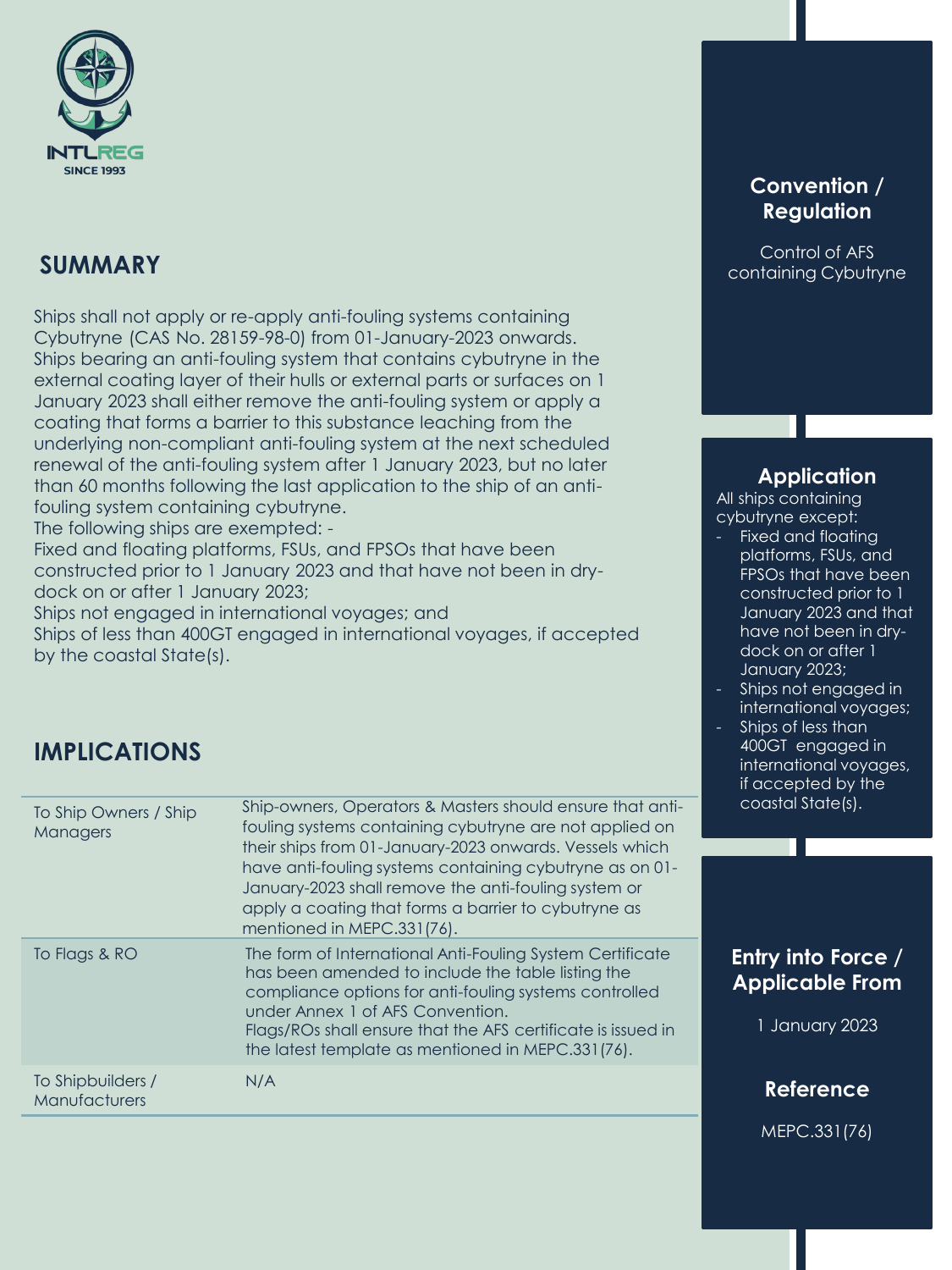

## **Convention / Regulation**

Part A of the STCW Code - Amendments

## **SUMMARY**

Provisions in line with the new technological and operational developments on ships that required new competencies were adopted in the 2010 International Convention on Standards of Training, Certification and Watchkeeping of Seafarers (STCW). Requirements for certification of electro-technical officers were included.

The definition of 'operational level' in STCW Code has been amended to include electro-technical officers and their responsibilities are clarified.

## **IMPLICATIONS**

| To Ship Owners / Ship<br>Managers         | Electro-technical officers will be considered as being<br>responsible at the operational level. |
|-------------------------------------------|-------------------------------------------------------------------------------------------------|
| To Flags & RO                             | Electro-technical officers will be considered as being<br>responsible at the operational level. |
| To Shipbuilders /<br><b>Manufacturers</b> | N/A                                                                                             |

## **Application**

All ships carrying electrotechnical officers from 1 January 2023.

## **Entry into Force / Applicable From**

1 January 2023

### **Reference**

MSC.487(103)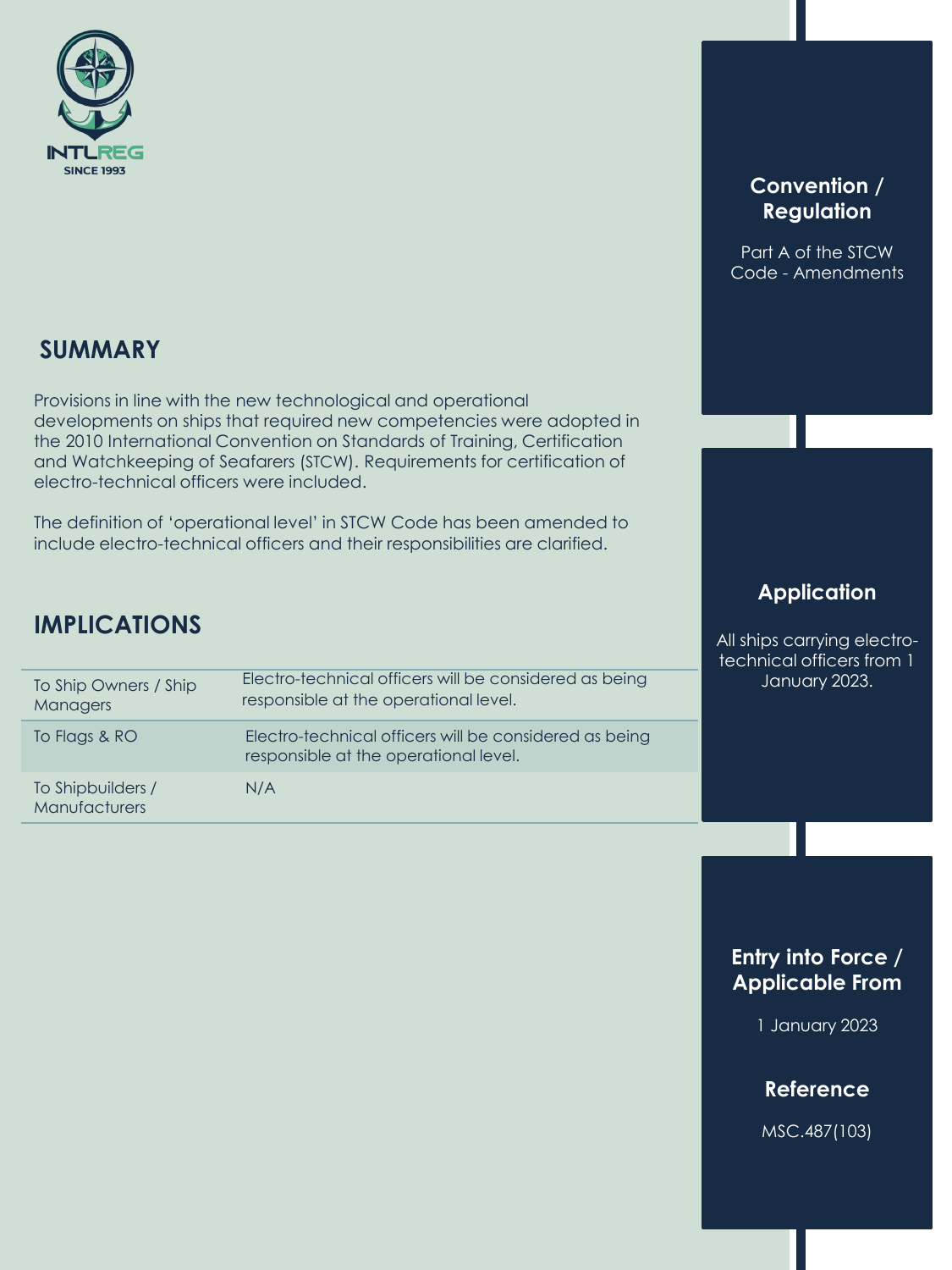

There were instances of repeated references to 'high-voltage' in the Seafarers' Training, Certification and Watchkeeping Code ("STCW Code") without a specific definition for the term.

As a measure to avoid confusion and misinterpretation, definition for the term high-voltage has been added to Seafarers' Training, Certification and Watchkeeping Convention (STCW Convention) at the 103rd session of Maritime Safety Committee.

High-voltage is defined as an alternating current (AC) or direct current (DC) voltage in excess of 1,000 volts.

## **IMPLICATIONS**

| To Ship Owners / Ship<br>Managers  | In STCW Convention wherever there is a minimum<br>standard of competence in relation to the term 'high-<br>voltage', the new definition will apply. |
|------------------------------------|-----------------------------------------------------------------------------------------------------------------------------------------------------|
| To Flags & RO                      | In STCW Convention wherever there is a minimum<br>standard of competence in relation to the term 'high-<br>voltage', the new definition will apply. |
| To Shipbuilders /<br>Manufacturers | N/A                                                                                                                                                 |

### **Convention / Regulation**

Amendments to the STCW Convention 1978

### **Application**

Applicable to all ships for which STCW Code applies from 1 January 2023.

## **Entry into Force / Applicable From**

1 January 2023

### **Reference**

MSC.486(103)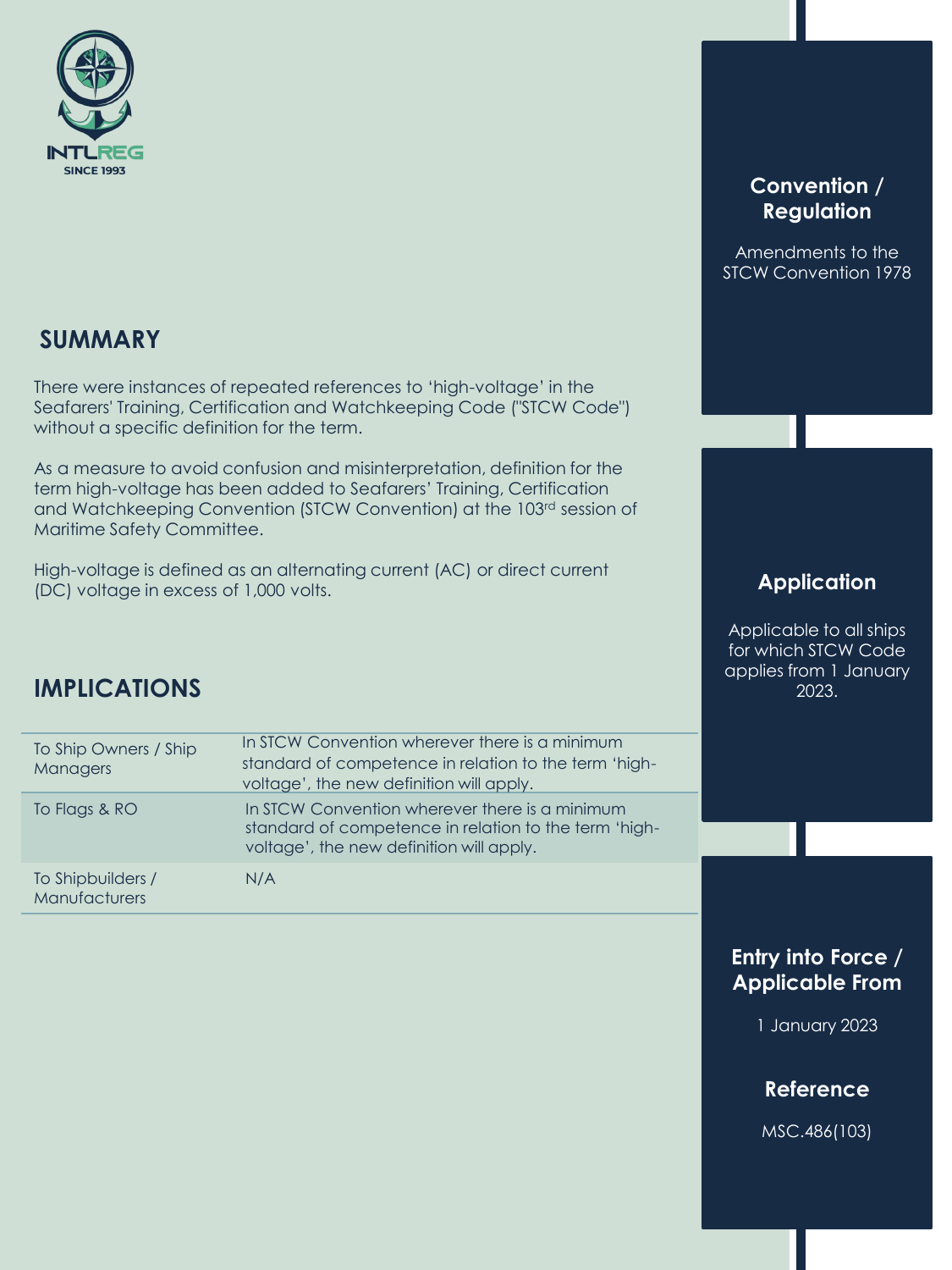

## **OUR SERVICES:**

**CLASSIFICATION STATUTORY CERTIFICATION INDUSTRIAL VERIFICATION MARITIME ADVISORY TRAINING CERTIFICATION OF MATERIALS AND COMPONENTS**

37 FLAG AUTHORIZATIONS | 19 EXCLUSIVE OFFICES | 104 SURVEY STATIONS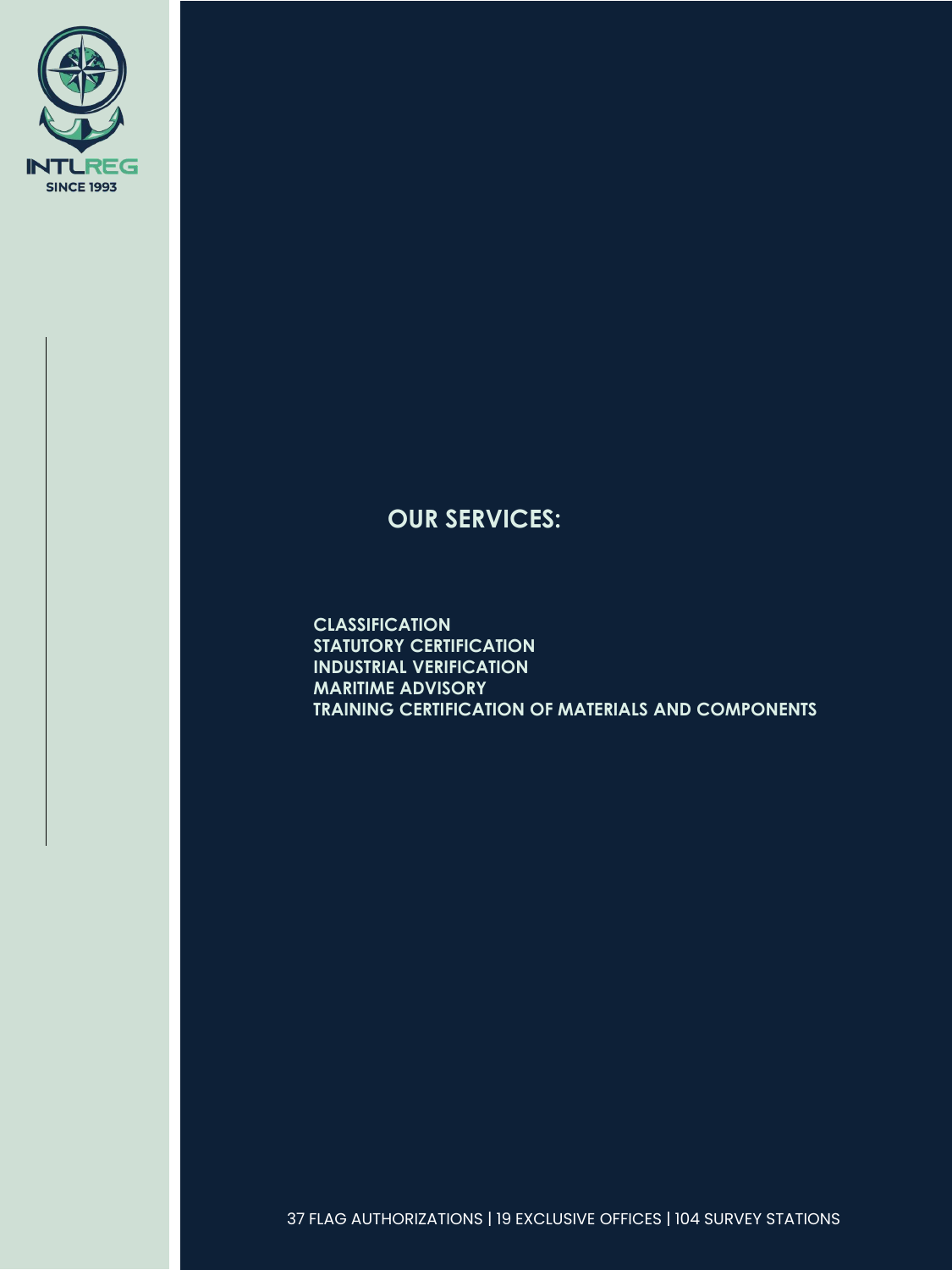

### **TECHNICAL HEAD OFFICE**

 $INTIRFG - USA$ 4770 Biscayne Blvd., Suite No. 800 Miami, FL 33137, USA Phone Number: +1 (305) 576 4403 Fax Number: +1 (305) 882 9156 E-mail : [admin@intlreg.org](mailto:admin@intlreg.org)

## **REGIONAL OFFICES**

### **AFRICA - [africa@intlreg.org](mailto:africa@intlreg.org)**

#### **EGYPT**

26 (B) Fawzy Moaaz St. Mefco Helwan Building, Office No.903; Smouha, Alexandria – Egypt Phone Number: +203 42 88 594 Fax Number: +203 42 88 694

#### **NIGERIA**

9B, Elegba Festival Drive, Oniru, Victoria Island, Lagos, Nigeria Tel: +234 1277 2972 Fax: +234 1462 7759

#### **UGANDA**

BMK House, 4th Floor, Suite No. 402, Plot 4-5 Nyabong Road, Wampewo Avenue, P.O. Box 27689 Kampala Mob: +256709282698

### **ASIA - [asia@intlreg.org](mailto:asia@intlreg.org)**

#### **CHINA**

Suite 2006, Shanghai Rui Feng Int'l Tower, #248, Yangshupu Road Shanghai 200082, China Telephone: + (86) 21 6886-0181 Fax: + (86) 21 6886-0182

#### **INDIA**

SDF 17 A, 1st Floor, C-Block, Cochin Special Economic Zone (CSEZ), Kakkanad, Kochi, India 682037 Tel: +91 484 2413411 / +91 484 2413012

#### **PHILIPPINES**

Jemarson Building, 1618 Pilar Hidalgo St., Manila, Philippines, 1004 Phone Number: + 63 917 980 1100

#### **SINGAPORE**

3 Shenton Way #08-03 Shenton House, Singapore 068805 Phone Number: +65 6223 2203 Fax Number: +65 6226 2621

### **ADMINISTRATIVE OFFICE**

INTLREG - PANAMA Global Plaza Tower, 20th Floor 50th St. Su E Panama City, Panama Phone Number: (507) 213-2260 Fax Number: (507) 213-2264 E-mail: [admin@intlreg.org](mailto:admin@intlreg.org)

#### **EUROPE - [europe@intlreg.org](mailto:europe@intlreg.org)**

#### **CYPRUS**

Zenas Kanther 2B, Ag. Triada 3035, Limassol, Cyprus Tel: +(357) 25 747638 Fax: +(357) 25 747894

#### **GREECE**

4-6 Efplias Street, 18537 Piraeus, Greece Phone Number: +302 104 293837

#### **RUSSIA**

Zolotorozhsky Val h.32 bld.2, 3th floor, office 310 111033, Moscow, Russia Tel: +(7) 495 9262357 Fax: +(7) 495 9262358 Mobile: +(7) 357 99 674585

#### **TURKEY**

Orta Mh. Marifet Sk. Burak Bora Plaza No: 6/33 Kartal, Istanbul/Turkey Tel: +905334073667

### **MIDDLE EAST - [mena@intlreg.org](mailto:mena@intlreg.org)**

#### **BAHRAIN**

Floor 11, Oce 1103, Bldg. 1260, Road No. 2421, Block No. 324 Business Bay, Juair, Manama, Kingdom of Bahrain Phone Number: +97335321362

#### **LEBANON**

New Rawda, Park St.Lazar Block M, Beirut-Lebanon Tel: +961 76723 982

#### **UNITED ARAB EMIRATES**

M-7 Mezzanine Floor, Wasl Al Mamzar Building, Al Mamazar Street P.O. Box 14751 Dubai, U.A.E. Tel: +(971) 4 2965595 Fax: +(971) 4 2965597

#### **SOUTH AMERICA - [south@intlreg.org](mailto:south@intlreg.org)**

#### **COLOMBIA**

Carrera 10A #35-21 Office 201 Cartagena de Indias, Bolivar, Colombia Tel: +57 301 377 8277